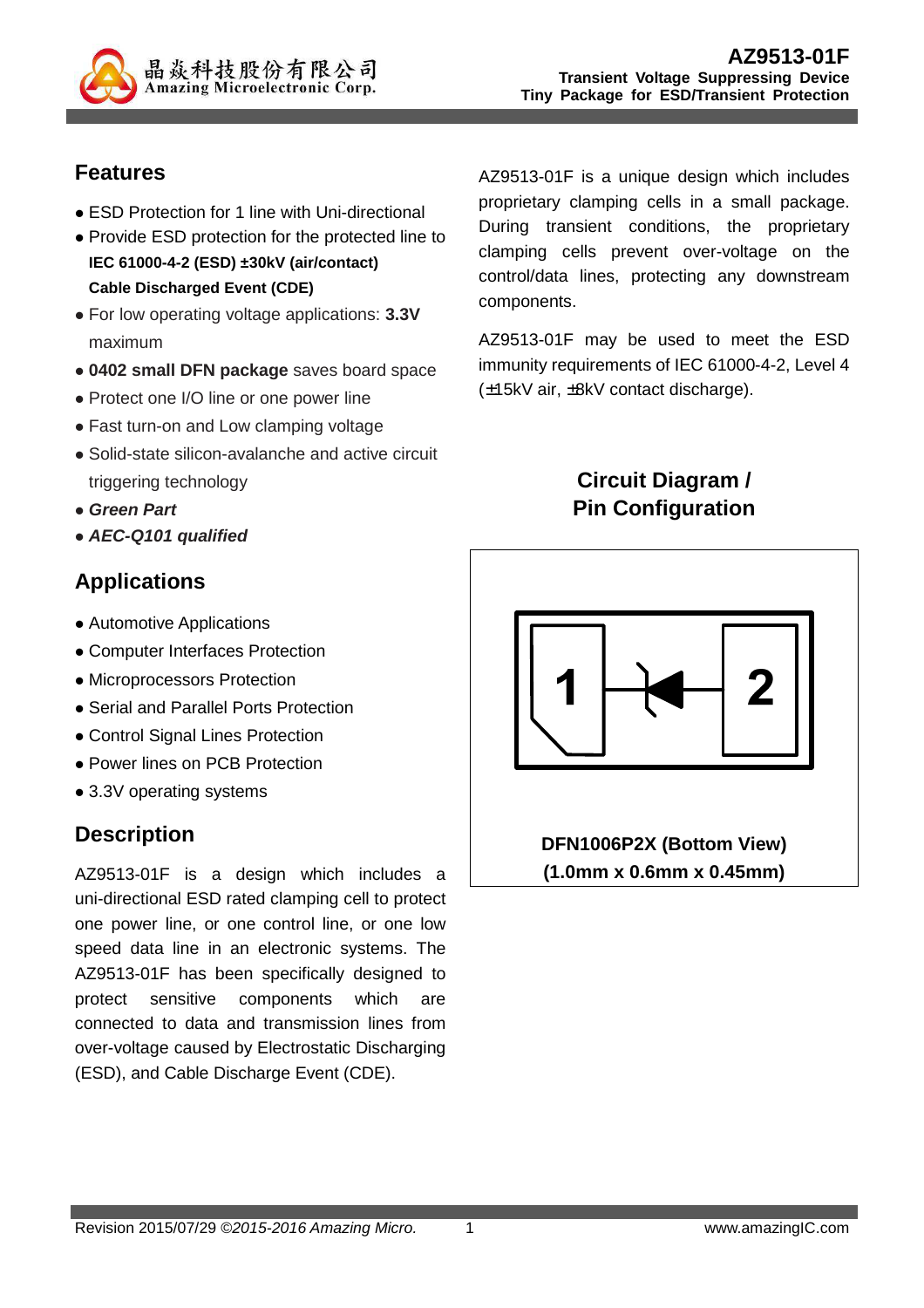

#### **SPECIFICATIONS**

| <b>ABSOLUTE MAXIMUM RATINGS</b>           |                             |                 |              |
|-------------------------------------------|-----------------------------|-----------------|--------------|
| <b>PARAMETER</b>                          | <b>SYMBOL</b>               | <b>RATING</b>   | <b>UNITS</b> |
| Operating Supply Voltage (pin-1 to pin-2) | $V_{DC}$                    | 3.6             | V            |
| ESD per IEC 61000-4-2 (Air)               | V <sub>ESD</sub>            | $\pm 30$        | kV           |
| ESD per IEC 61000-4-2 (Contact)           |                             | ±30             |              |
| <b>Lead Soldering Temperature</b>         | $\mathsf{T}_{\mathsf{SOL}}$ | 260 (10 sec.)   | $^{\circ}C$  |
| <b>Operating Temperature</b>              | $T_{OP}$                    | $-55$ to $+125$ | °C           |
| Storage Temperature                       | ${\sf T}_{\sf STO}$         | $-55$ to $+150$ | $^{\circ}C$  |

| <b>ELECTRICAL CHARACTERISTICS</b>       |                          |                                                                                     |             |            |            |              |
|-----------------------------------------|--------------------------|-------------------------------------------------------------------------------------|-------------|------------|------------|--------------|
| <b>PARAMETER</b>                        | <b>SYMBOL</b>            | <b>CONDITIONS</b>                                                                   | <b>MINI</b> | <b>TYP</b> | <b>MAX</b> | <b>UNITS</b> |
| <b>Reverse Stand-Off</b><br>Voltage     | <b>V</b> <sub>RWM</sub>  | Pin-1 to pin-2, $T=25$ °C.                                                          |             |            | 3.3        | $\vee$       |
| Reverse Leakage<br>Current              | $I_{\text{Leak}}$        | $V_{RWM}$ = 3.3V, T=25 °C, pin-1 to<br>pin-2.                                       |             |            | 1          | μA           |
| Reverse Breakdown<br>Voltage            | $\mathsf{V}_\mathsf{BV}$ | $I_{\text{BV}}$ = 1mA, T=25 °C, pin-1 to<br>pin-2.                                  | 4.5         |            | 6.5        | $\vee$       |
| <b>Forward Voltage</b>                  | $V_F$                    | $I_F = 15 \text{mA}$ , T=25 °C, pin-2 to<br>pin-1.                                  | 0.5         |            | 1          | $\vee$       |
| <b>ESD Clamping</b><br>Voltage (Note 1) | $V_{\text{clamp}}$       | IEC 61000-4-2 +8kV ( $I_{TLP}$ =<br>16A), Contact mode, T=25 °C,<br>pin-1 to pin-2. |             | 6          |            | V            |
| Channel Input<br>Capacitance            | $C_{\text{IN}}$          | $V_R = 0V$ , f = 1MHz, T=25 °C,<br>pin-1 to pin2.                                   |             | 55         | 65         | рF           |

Note 1: ESD Clamping Voltage was measured by Transmission Line Pulsing (TLP) System.

TLP conditions:  $Z_0 = 50\Omega$ ,  $t_p = 100$ ns,  $t_r = 1$ ns.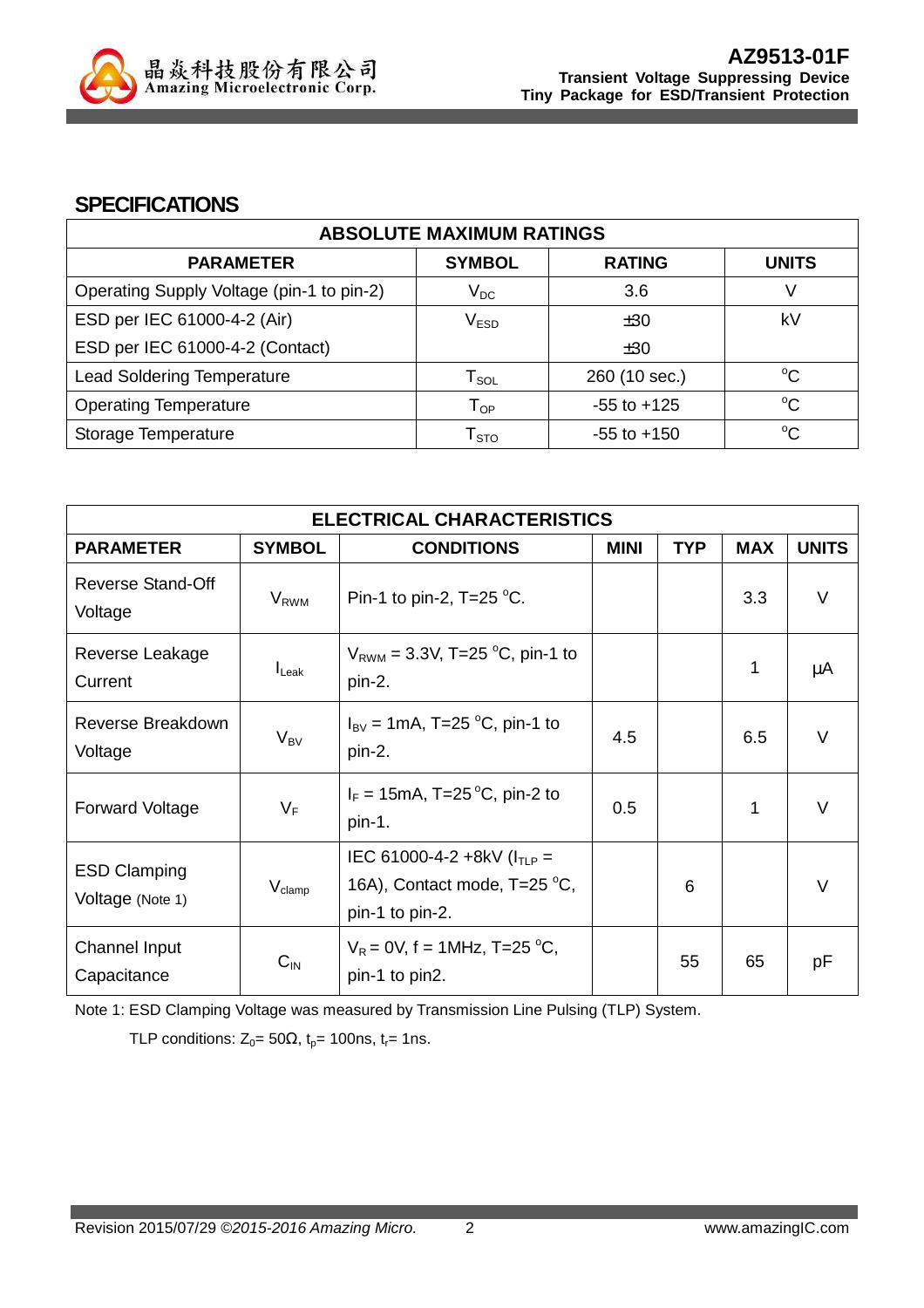

# **Typical Characteristics**

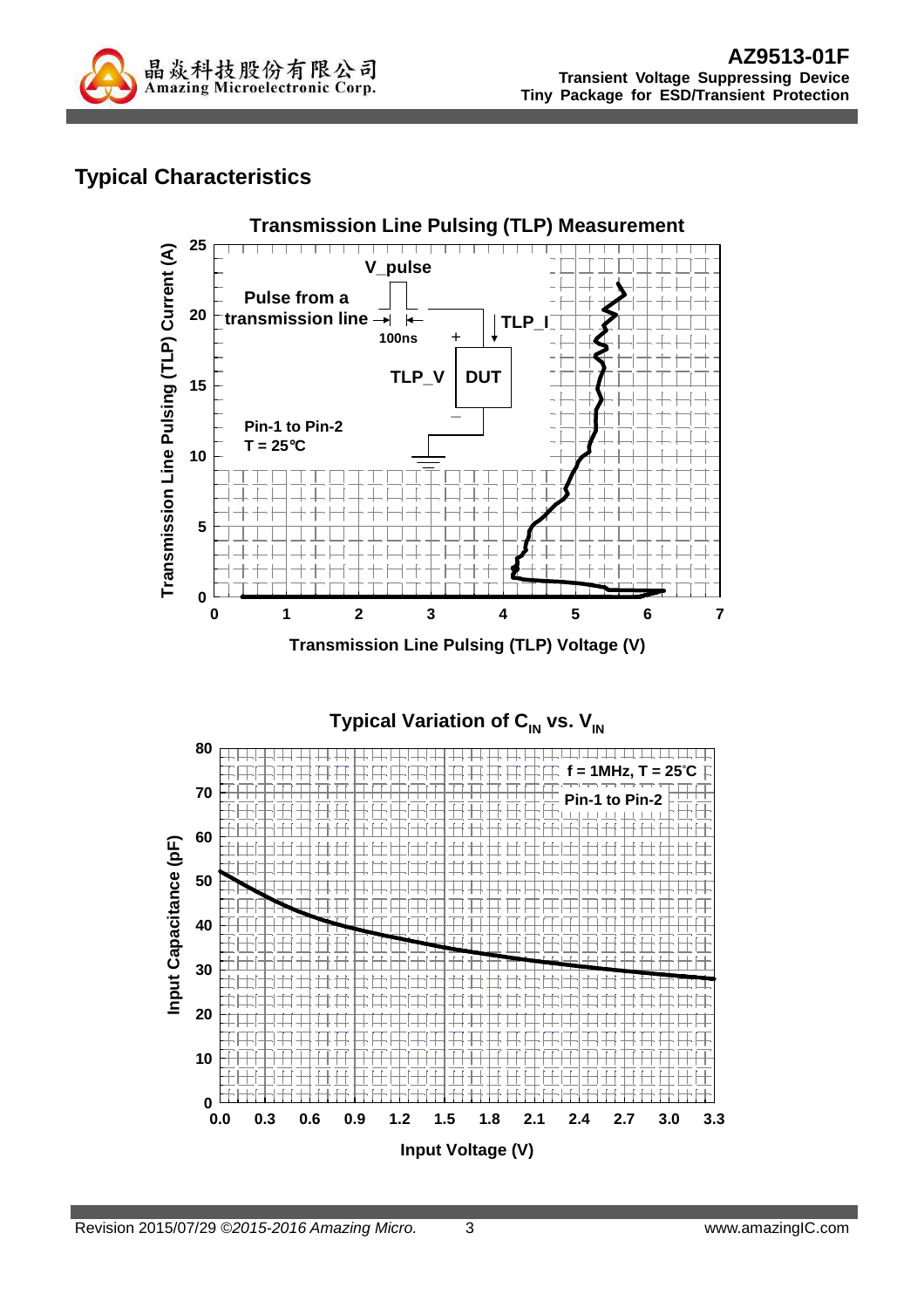

## **Applications Information**

The AZ9513-01F is designed to protect one line against System ESD pulses by clamping them to an acceptable reference.

The usage of the AZ9513-01F is shown in Fig. 1. Protected lines, such as data lines, control lines, or power lines, are connected at pin 1. The pin 2 should be connected directly to a ground plane on the board. All path lengths connected to the pins of AZ9513-01F should be kept as short as possible to minimize parasitic inductance in the board traces.

In order to obtain enough suppression of ESD induced transient, good circuit board is critical. Thus, the following guidelines are recommended:

- Minimize the path length between the protected lines and the AZ9513-01F.
- Place the AZ9513-01F near the input terminals or connectors to restrict transient coupling.
- The ESD current return path to ground should be kept as short as possible.
- Use ground planes whenever possible.
- NEVER route critical signals near board edges and near the lines which the ESD transient easily injects to PCB internal circuit.



**Fig. 1 ESD protection scheme by using AZ9513-01F.**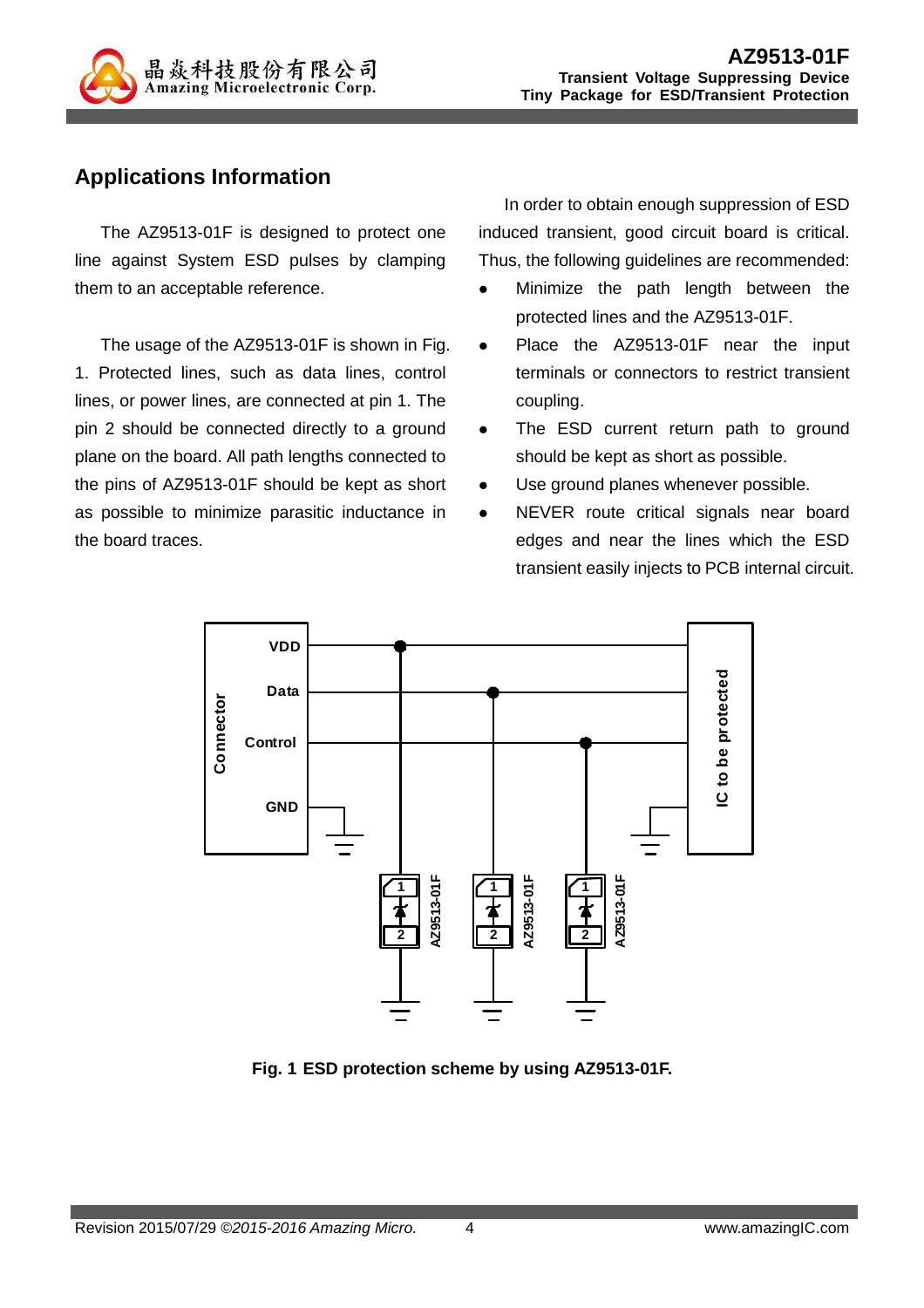

### **Mechanical Details**



| <b>Symbol</b> |      | <b>Millimeters</b><br><b>Inches</b> |       |       |  |
|---------------|------|-------------------------------------|-------|-------|--|
|               | min  | max                                 | min   | max   |  |
| A             | 0.95 | 1.05                                | 0.037 | 0.041 |  |
| в             | 0.55 | 0.65                                | 0.022 | 0.026 |  |
| C             | 0.40 | 0.55                                | 0.016 | 0.022 |  |
| D             | 0.45 |                                     |       | 0.018 |  |
| Е             | 0.20 | 0.30                                | 0.008 | 0.012 |  |
| F             | 0.45 | 0.55                                | 0.018 | 0.022 |  |

#### **LAND LAYOUT**



#### **(Unit: mm)**

Notes:

This LAND LAYOUT is for reference purposes only. Please consult your manufacturing partners to ensure your company's PCB design guidelines are met.

# **MARKING CODE**



**Top View** 

| <b>Part Number</b>         | <b>Marking Code</b> |
|----------------------------|---------------------|
| AZ9513-01F<br>(Green part) |                     |

Note. Green means Pb-free, RoHS, and Halogen free compliant.